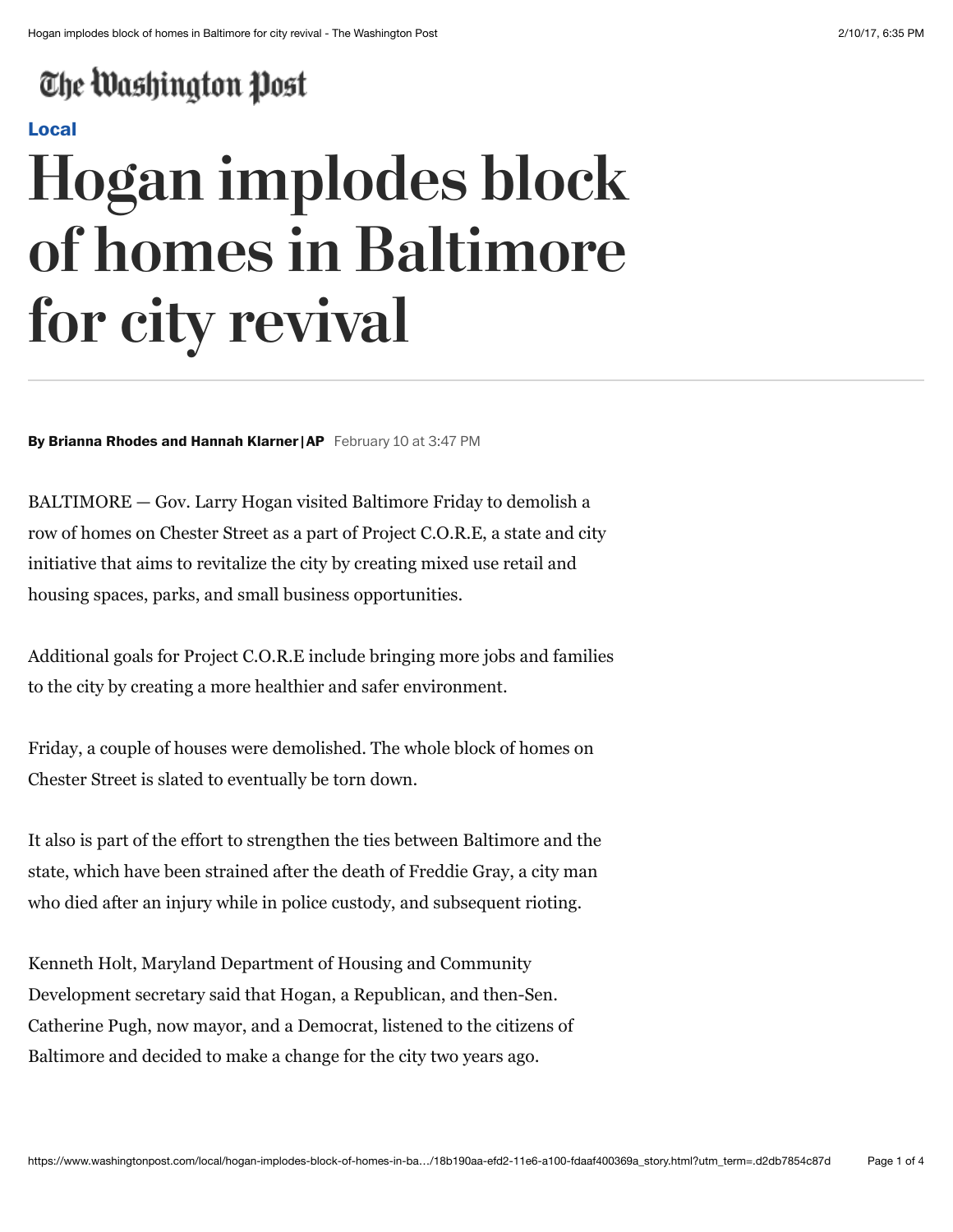The project is a four-year plan divided into two phases. Phase one is the demolition of blighted properties and phase two is revitalization through redevelopment, according to the Project C.O.R.E website.

The block of row homes on Chester Street was chosen as one of the 30 projects of the \$16 million awarded for the projected by Hogan in 2016, according to the Project C.O.R.E website.

Chester Street is lined with dilapidated and vacant houses.

Logan said he gave about \$100 million to the city to tear down blighted buildings.

"I can't tell you how thrilled I am about the partnership we have with the city," Hogan said Friday.

"We're going to have housing, community services, and businesses back in the neighborhoods" Hogan said.

Pugh said the project will help put people to work in the state and also create growth opportunities and home ownership in the city.

"We know that home ownership really helps to transform neighborhoods and communities," Pugh said. "It's not just about the housing that needs to be developed it's the neighborhoods and communities as well."

Pugh is looking to see more businesses in the area such as restaurants, cleaners, and movie theaters.

"We want to see places where we can come and reside in our neighborhoods and be entertained as well," Pugh said

Hogan and Pugh also thanked the Pastor Donte Hickman of Southern Baptist Church, and the whole congregation, for efforts in the redevelopment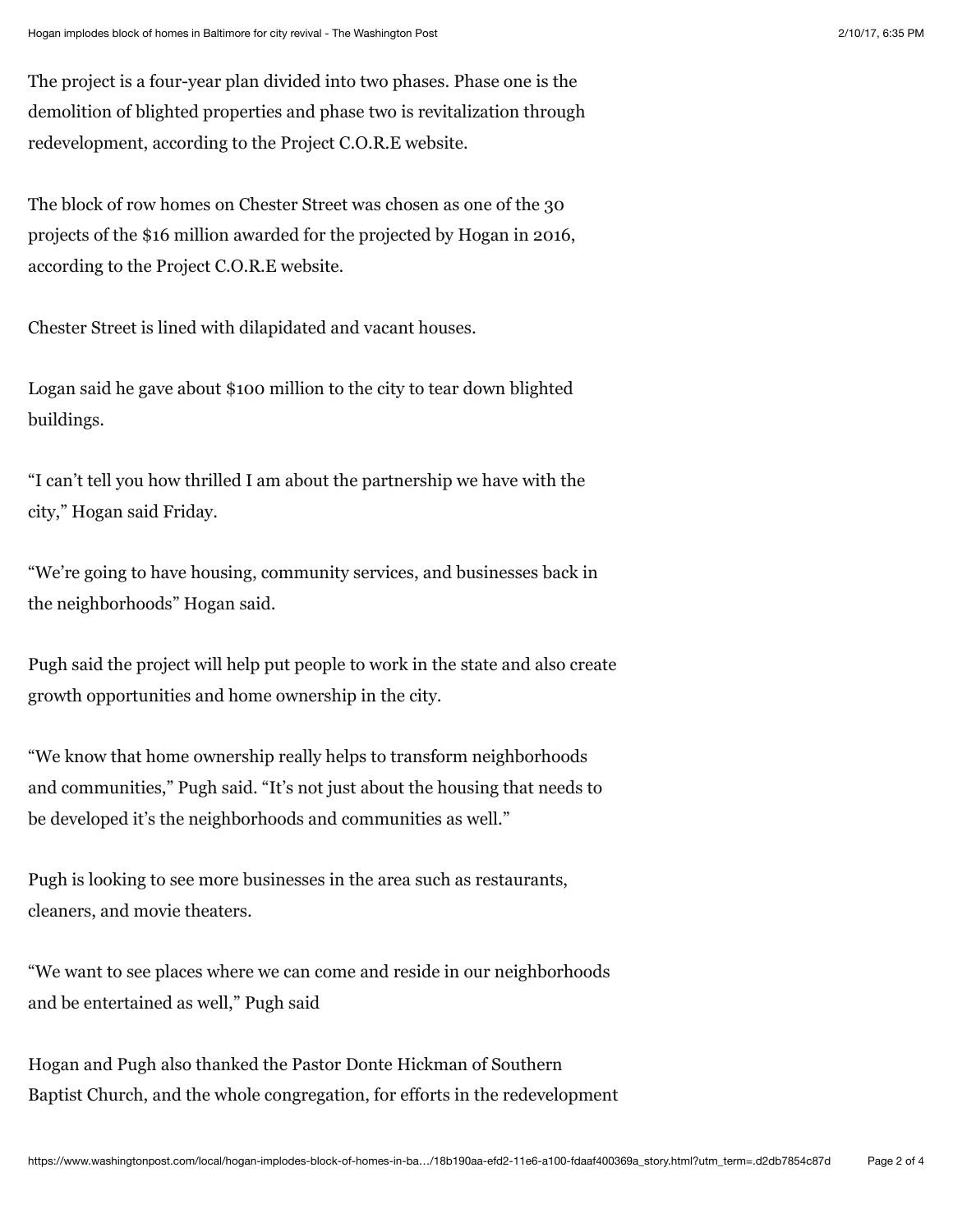of the community.

### **Local Headlines newsletter**

**Sign up**

Daily headlines about the Washington region.

The blight is is located less than two blocks from the church.

Reba Hawkins, a member of Southern Baptist Church, said she believes the demolition will contribute greatly to the community.

"Living in the area and pretty much being an advocate, you see a lot of corners in the city that look like this (Chester Street)," Hawkins said. "You have a high infestation of rodents. We have a lot of individuals that lurk within these homes that are unstable and in blight condition and I think it will be good for the community and for the neighborhood to keep this momentum going."

"Believe it or not bringing this eyesore down will shed more sunshine on the possibility of what could be and we need to keep this going throughout the city," Hawkins said.

Copyright 2017 The Associated Press. All rights reserved. This material may not be published, broadcast, rewritten or redistributed.

# **PAID PROMOTED STORIES** [Recommended by](https://www.outbrain.com/what-is/default/en)